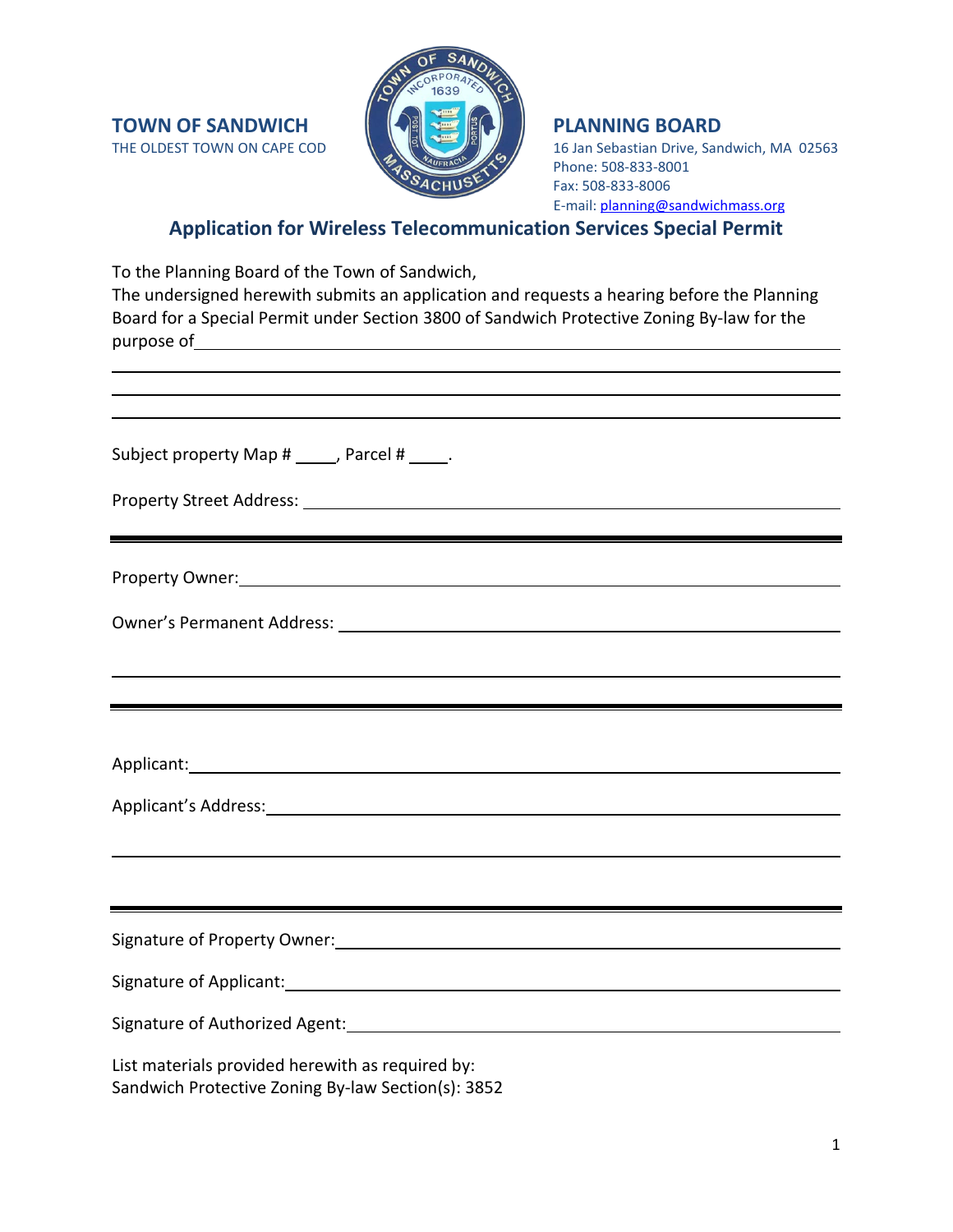## **Please read packet before submitting application.**

# **Submission Requirements for Special Permit Applications**

## **Two (2) copies of the following:**

Section 1340:

o Completed application form. Applications may be submitted electronically or by hard copy. The Department of Planning & Development is authorized to require up to ten (10) hard copies of all materials.

**(Two copies of this form must be stamped in by the Town Clerk's office prior to submission. One copy stays with the Town Clerk. The original is filed with the Planning Board Application)**

- o Written request for waiver of any submission requirements.
- o Photographs of premises and all adjoining structures.
- o A **site plan prepared** to a scale of 1" = 40' minimum, **by a Massachusetts Registered Architect, Landscape Architect, Civil Engineer or Land Surveyor,** illustrating:
	- o The shape and location of the proposed building(s) and proposed addition(s).

(*Section 2600 details setback requirements.*)

- o Vehicular and pedestrian circulation.
- o Proposed parking including service vehicles. (*Section 3120 defines parking requirements*.)
- o Entranceways, roadways, sidewalks and loading areas.
- o The general extent and nature of proposed cutting of natural vegetation and the proposed planting and landscaping of disturbed areas. (*Section 3500 has lot coverage requirements*.)
- o The general intentions for proposed utilities, the location and size of septic tanks and leaching fields and the handling of surface drainage.
- o The general location and types of outdoor signs. (*Town Bylaw Section 6.60 has sign sizes and types of illumination allowed*.)
- o The general location and intent of outdoor lighting. (*Section 3470 describes type and height of outdoor lighting allowed*.)
- o The general location and type of outdoor storage, fencing and screening. *Sections 3540, 3550 & 3560 describe requirements*.)
- $\circ$  Principal elevation at a scale of 1/16" = 1' minimum, showing:
	- 1. The general massing and height of the proposed facility, and (*Section 2600 lists height requirements*.)
	- 2. Any special heating, ventilation and mechanical requirements impacting the exterior.

## **Abutters Notice**

The laws governing Special Permits specify that "parties in interest" (also referred to as **abutters**) are entitled to receive **notice of the public hearing** for a special permit application and the **decision** on that application. The statute defines "parties in interest" as the person requesting the special permit for the property that is the subject of the special permit application; abutters, that is all property owners whose property directly abuts the property that is the subject of the special permit application; owners of land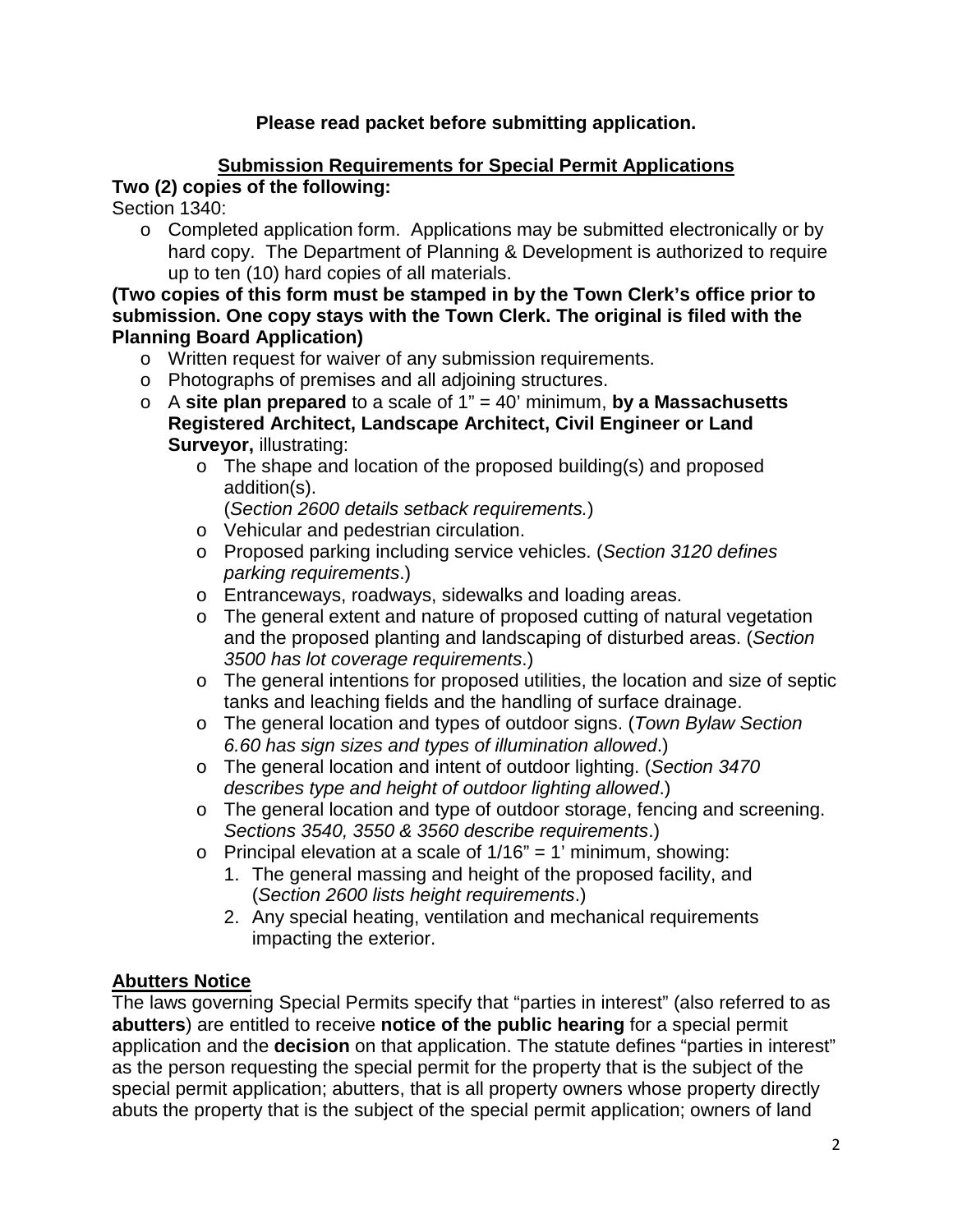directly opposite on any street; abutters to abutters within three hundred feet of the property line of the petitioner and the Planning Boards of all abutting towns be sent notice as well. For Sandwich the abutting towns are Bourne, Barnstable, Falmouth and Mashpee. The Assessing department is familiar with these requirements.

The list of abutters must be certified by the Assessing Department. The Assessing Department is required to certify these lists in ten (10) days from the date they are received at the Assessing Department. The Assessing Department processes abutter's list certification requests in the order in which they are received. The Assessing Department will contact the person requesting certification when the list has been certified or if there are errors that require a revised abutter's certification request to be submitted to the Assessing Department. There is a fee for certifying abutter's lists. The phone number for the Assessing Department is 508-888-0157. You may also view instructions on the Town website at [www.sandwichmass.org.](http://www.sandwichmass.org/) Click on the Maps tab.

The original copy of the abutter's list certified by the Assessing Department must be submitted with the Special Permit application materials. The certified abutters list is then used by the applicant **to address the envelopes necessary for the required abutters notice** for the public hearing and for the decision.

#### *Addresses for the Planning Boards of the four abutting towns:*

| Town of Bourne | <b>Planning Board</b>             | 24 Perry Avenue, Buzzards Bay, MA 02532     |
|----------------|-----------------------------------|---------------------------------------------|
|                | Town of Barnstable Planning Board | 200 Main Street, Hyannis, MA 02601          |
|                | Town of Falmouth Planning Board   | 59 Town Hall Square, Falmouth, MA 02540     |
|                | Town of Mashpee Planning Board    | 16 Great Neck Road North, Mashpee, MA 02649 |

#### **Public Hearing Notice – 1st Mailing**

The public hearing notice is mailed to each abutter and the four abutting towns **by certified mail with return receipt requested. Remember to include an envelope for the applicant and/or property owner(s). Please be sure that the envelopes are complete with the following information:**

a. Each envelope must be legibly addressed; the return address must also be placed on the upper left hand corner of the envelope:

Planning & Development Office

16 Jan Sebastian Drive,

Sandwich MA 02563;

- b. Each envelope must have enough postage on it to mail one sheet of paper by certified mail return receipt requested;
- c. Each envelope must have the certified mail slips filled out;
- d. Each envelope must have the return receipt cards completely filled out. On the return receipt cards:
	- 1. The addressee is the person or organization to whom the public hearing notice is being sent.
	- 2. The service type is Certified Mail.
	- 3. The article number is the number on the Certified Mail slip.
	- 4. The return receipt cards must show the sender's address as: Planning & Development Office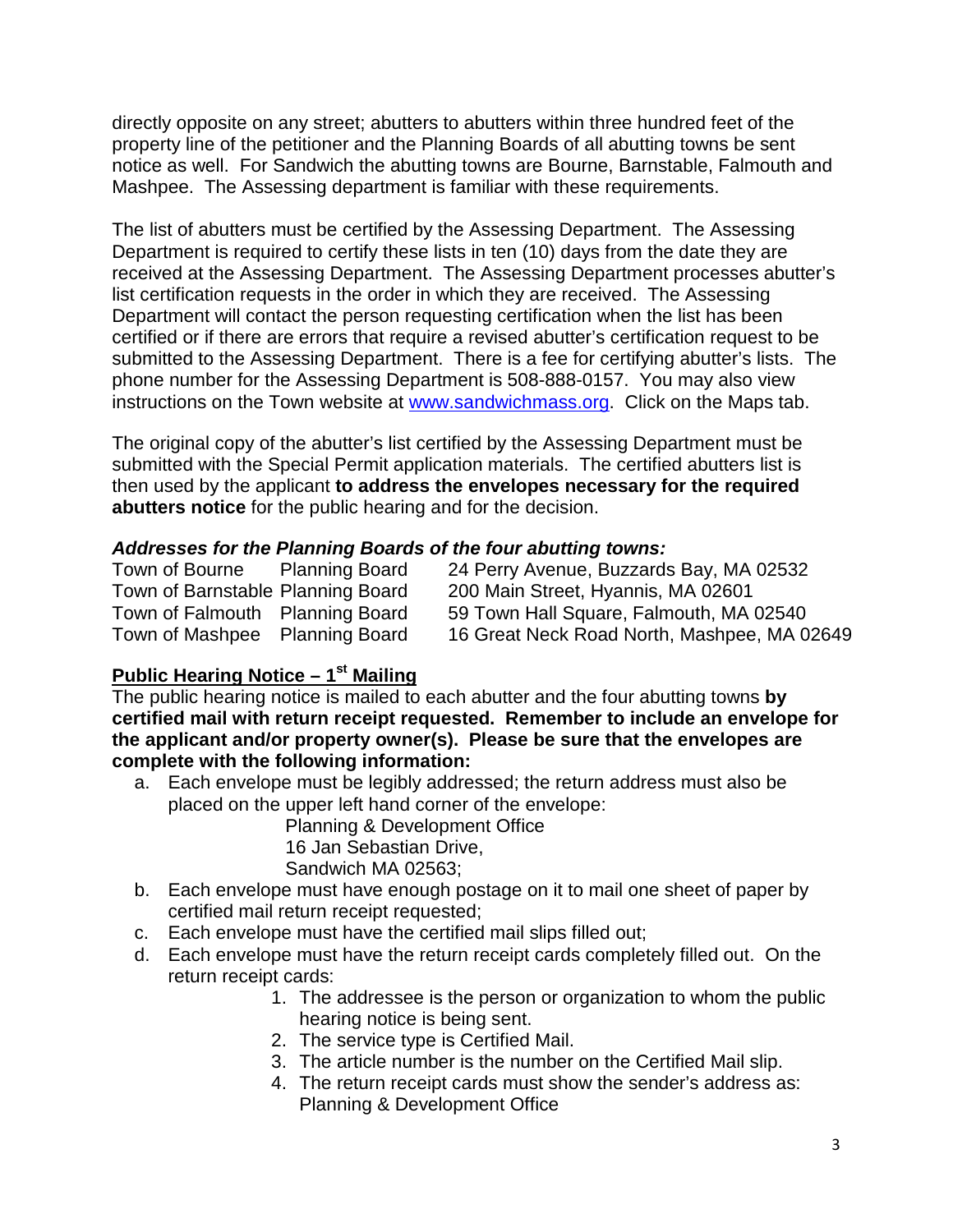16 Jan Sebastian Drive Sandwich, MA 02563;

e. Place certified slip and green return receipt card inside each envelope and submit along with your completed application.

## **Decision – 2nd Mailing**

After the Board makes their decision the law requires that this decision must also be noticed to the abutters and the Planning Boards of the four abutting towns by regular first class mail. However, the applicant and property owner(s) must be notified by **Certified Return Receipt** (please see the above "Public Hearing Notice" section for these envelope procedures).

For the **decision** envelopes:

- a. Each envelope must be legibly addressed to the abutter or abutting town's Planning Board; the return address placed on the upper left hand corner of the envelope is: Planning & Development Office 16 Jan Sebastian Drive Sandwich MA 02563;
- b. Each envelope must have a first class stamp affixed to it.
- c. Submit these envelopes along with your competed application.

The Planning & Development Office will mail the public hearing notices and the decisions to the abutters, Towns, applicant and/or property owner(s).

If you are being represented by an attorney/consultant, make sure you include envelopes for both the public hearing notice & decision to be mailed to your attorney/consultant as well.

## **Advertising**

The laws governing Special Permits require that a public hearing be advertised in a newspaper of general circulation. The advertisement must appear two times with the first time being not less than fourteen (14) days before the public hearing. The advertisement must state the nature of the applicant's request, along with the date, time and place where the public hearing is to be held.

The applicant is responsible for the cost of the required advertising. The Town of Sandwich has contracted with Falmouth Publishing for the advertisement of public hearing notices. Falmouth Publishing publishes the Sandwich Enterprise once a week on Fridays. A check made out to **Falmouth Publishing Co., Inc.** (please refer to Fee Schedule) is required at the time of application submittal.

## **Next Steps**

After the close of the public hearing the law gives the Board 90 days in which to file a decision with the Town Clerk. If the Special Permit is granted, the law requires that a 20 day appeal period must elapse from the date of that Town Clerk stamp before the decision is final. On the 21<sup>st</sup> day you may obtain a copy of the decision from the Town